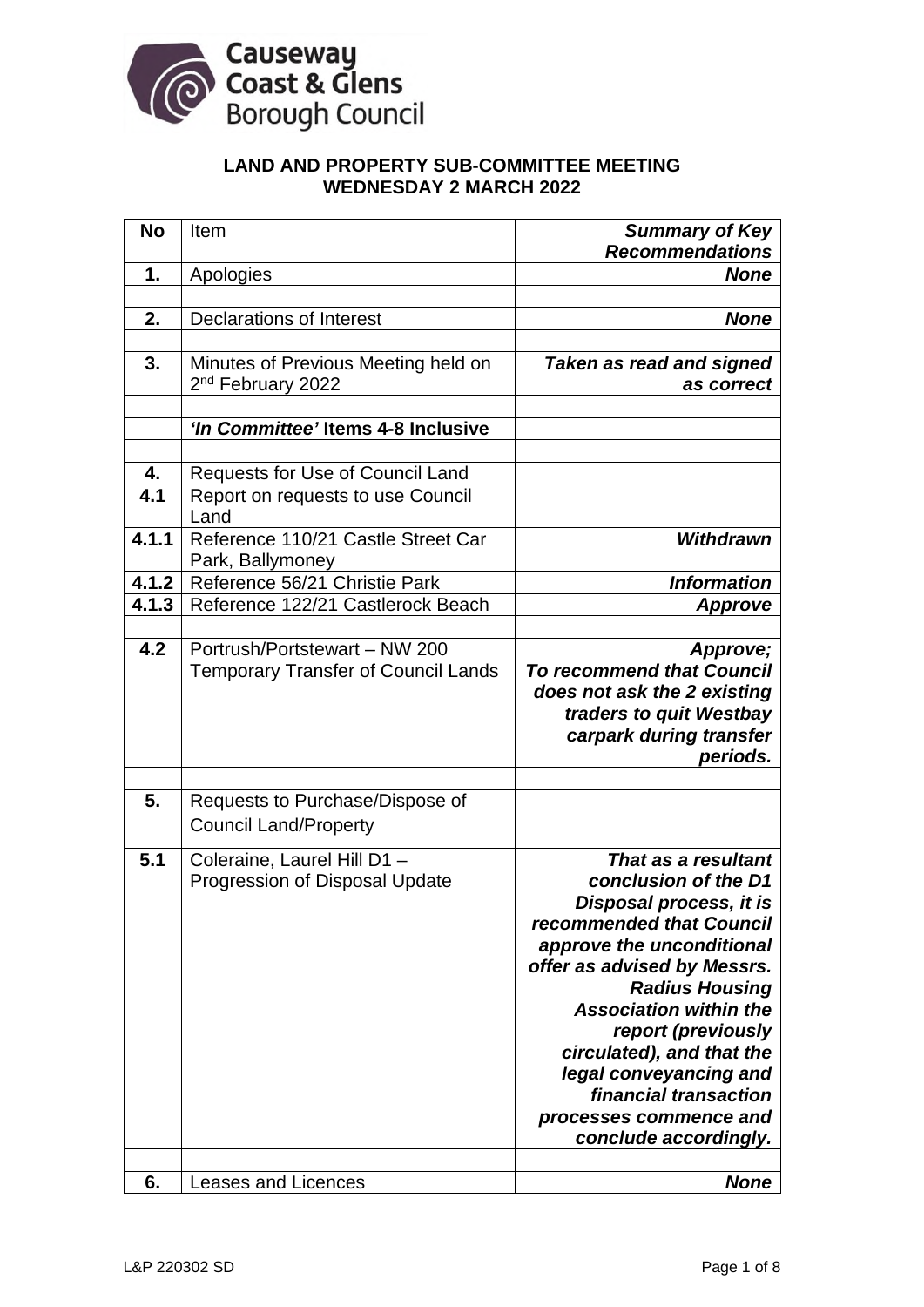| Legal Issues   | <b>None</b> |
|----------------|-------------|
|                |             |
| Correspondence | <b>None</b> |
|                |             |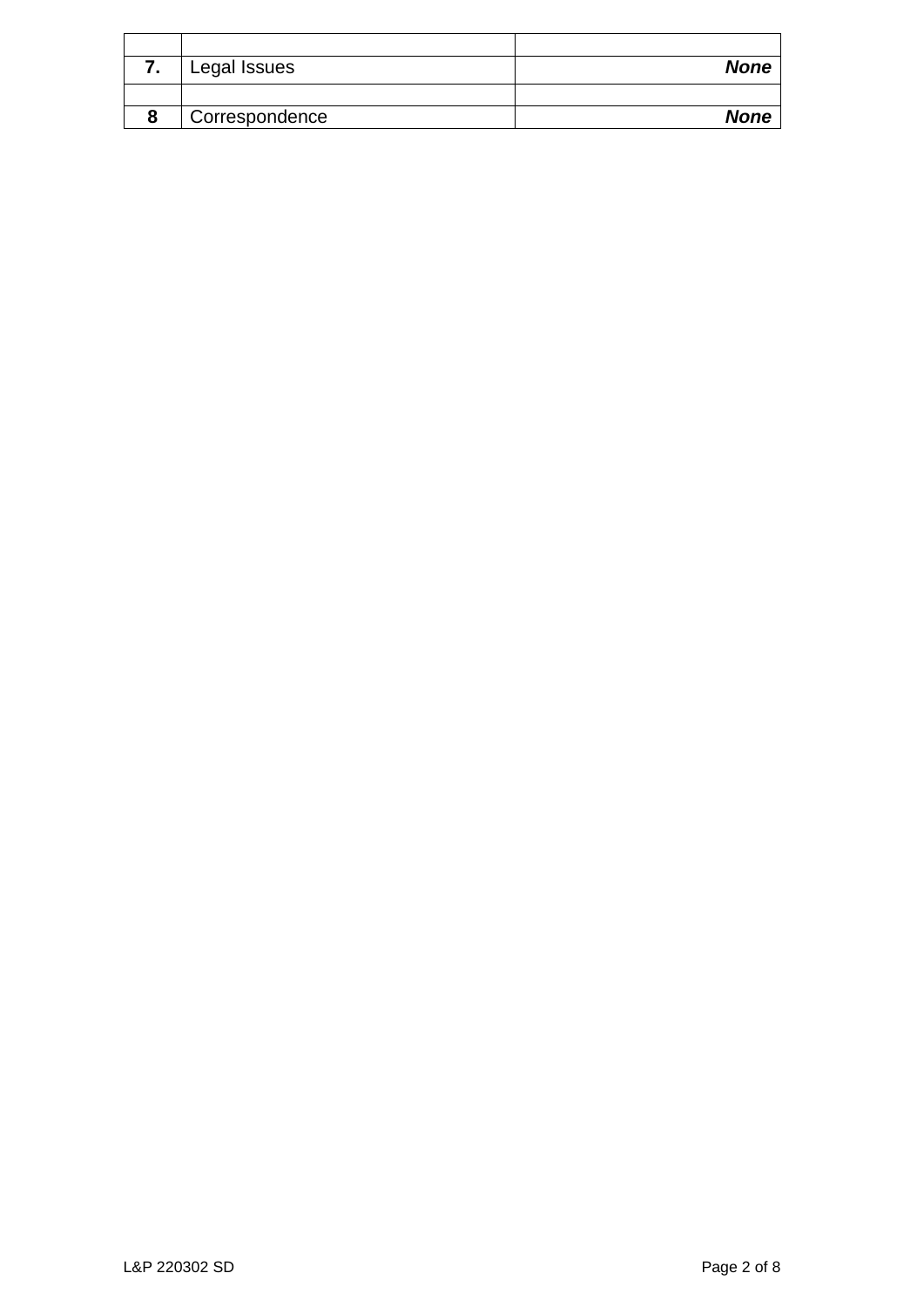# **MINUTES OF THE MEETING OF THE LAND AND PROPERTY SUB-COMMITTEE HELD VIA VIDEO-CONFERENCE ON WEDNESDAY 2 MARCH 2022 AT 7.04PM**

| Chair:                                 | Alderman Knight-McQuillan (R)                                                                                                                                                                                                                                                                                   |
|----------------------------------------|-----------------------------------------------------------------------------------------------------------------------------------------------------------------------------------------------------------------------------------------------------------------------------------------------------------------|
| <b>Present:</b>                        | Alderman Baird (R), Fielding (R), Hillis (R)<br>Councillors Beattie (R), McGurk (R), McLean (R),<br>$C$ McShane $(R)$                                                                                                                                                                                           |
| <b>Officers Present:</b>               | P Donaghy, Democratic and Central Services Manager (R)<br>P Thompson, Head of Tourism & Recreation (R)<br>W Hall, Asset Realisation Officer (R)<br>D McLaughlin, Land and Property Officer (R)<br>J Mills, Land and Property Solicitor (R)<br>S Duggan, Civic Support & Committee & Member Services Officer (R) |
| <b>Non Committee</b><br><b>Members</b> | Alderman Duddy (R)                                                                                                                                                                                                                                                                                              |

**In attendance:** Public (1no.)

 $Key(R) =$ Remote attendance

# **1. APOLOGIES**

The Chair provided an apology for the Director of Corporate Services.

### **2. DECLARATIONS OF INTEREST**

There were no declarations of interest.

### **3. MINUTES OF PREVIOUS MEETING HELD ON 2ND FEBRUARY 2022**

Proposed by Alderman Fielding Seconded by Councillor McGurk and

**AGREED –** that the Minutes of the Land and Property Sub Committee meeting held Wednesday 2nd February 2022 were taken as read and signed as correct.

It was reported that those minutes had been adopted by the Council at its meeting on 1<sup>st</sup> March 2022.

# **MOTION TO PROCEED '***IN COMMITTEE'*

Proposed by Councillor McGurk Seconded by Alderman Hillis and

**AGREED –** to recommend that Council move *'In Committee'.*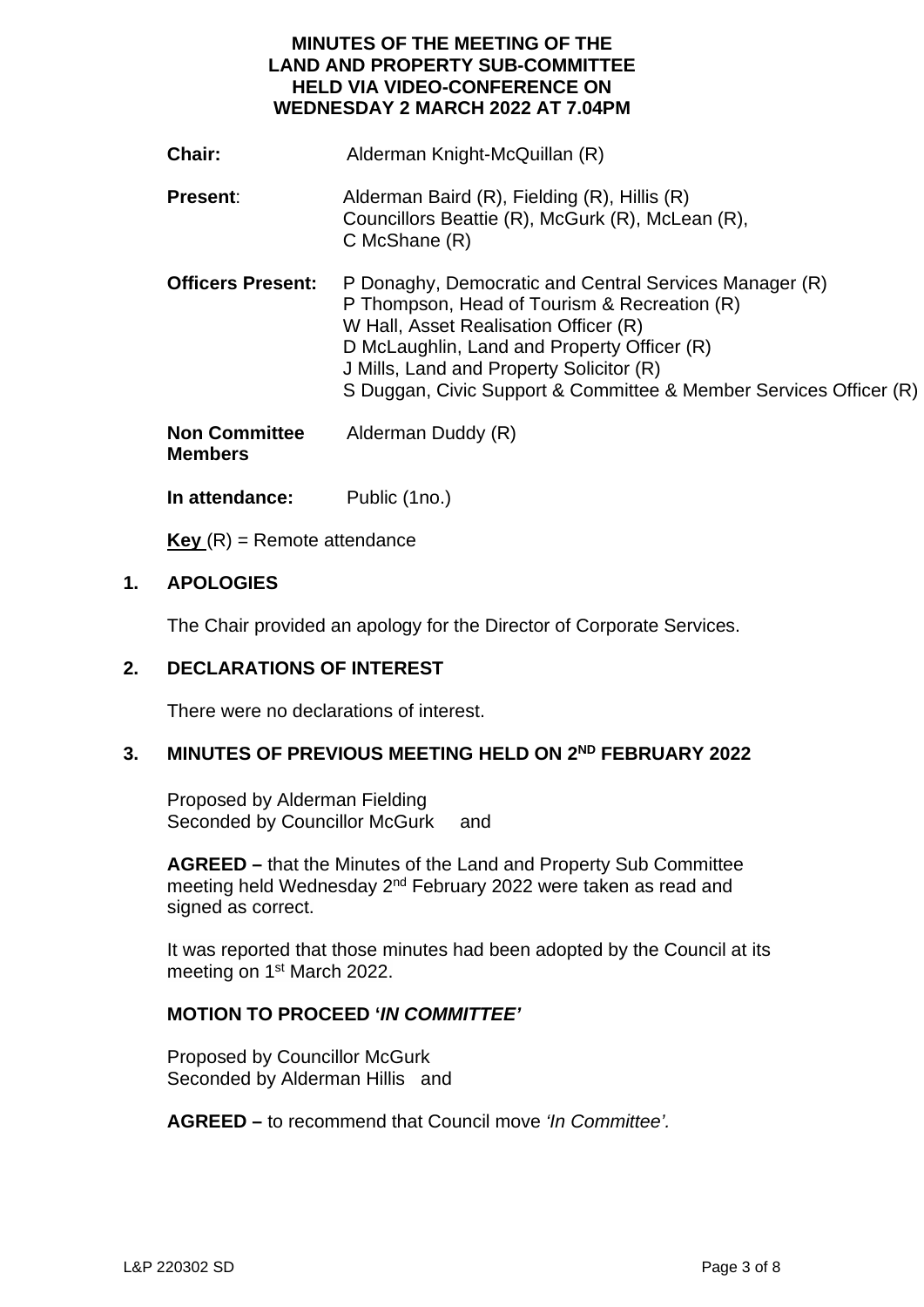*The information contained in the following item is restricted in accordance with Parts 1, 2 and 3 of Schedule 6 of the Local Government Act (Northern Ireland) 2014* 

 **\* Public were disconnected from the meeting at 7.06pm.** 

# **4. REQUESTS FOR USE OF COUNCIL LAND**

## **4.1 Report on Requests to Use Council Land**

Confidential report previously circulated presented by the Land and Property Officer.

# **Requests to Use Council Land**

There were 3 new requests for the Sub-Committee to consider. The requests were summarised in the table (circulated) with further detail provided at Appendix 1 (circulated).

Further information including maps and photographs were made available at the meeting.

### **Issues for Consideration**

The following factors should be taken into account when considering each request: -

- 2.1 Right of way issues
- 2.2 Setting precedent
- 2.3 Impact on Council's strategy
- 2.4 Valuation
- 2.5 Long term impact on Council's asset
- 2.6 Legal implications
- 2.7 Health and Safety, Insurance, Risk Assessments and Event Management Plans

### **Recommendation**

It is recommended that the requests listed at Appendix 1 (below) are considered and recommendation made.

### **4.1.1 Reference 110/21**

Dates: 2<sup>nd</sup>, 9<sup>th</sup>, 16<sup>th</sup>, 23<sup>rd</sup> and 30<sup>th</sup> March 2022 **Location:** Castle Street Car Park, Ballymoney **Detail:** A request from the faith mission for a weekly Christian bookshop/outreach. **Officer Recommendation -** For Information Approved at February L&P SC meeting. Applicant has advised they wish to withdraw the request.

### **4.1.2 Reference 122/21**

**Date** 21st May 2022

**Location** Christie Park, Coleraine **Detail** A request from The Irish Society Primary School to use Council land at the Christie Park, Coleraine, for 'Paul's Run' a 5k Colour run in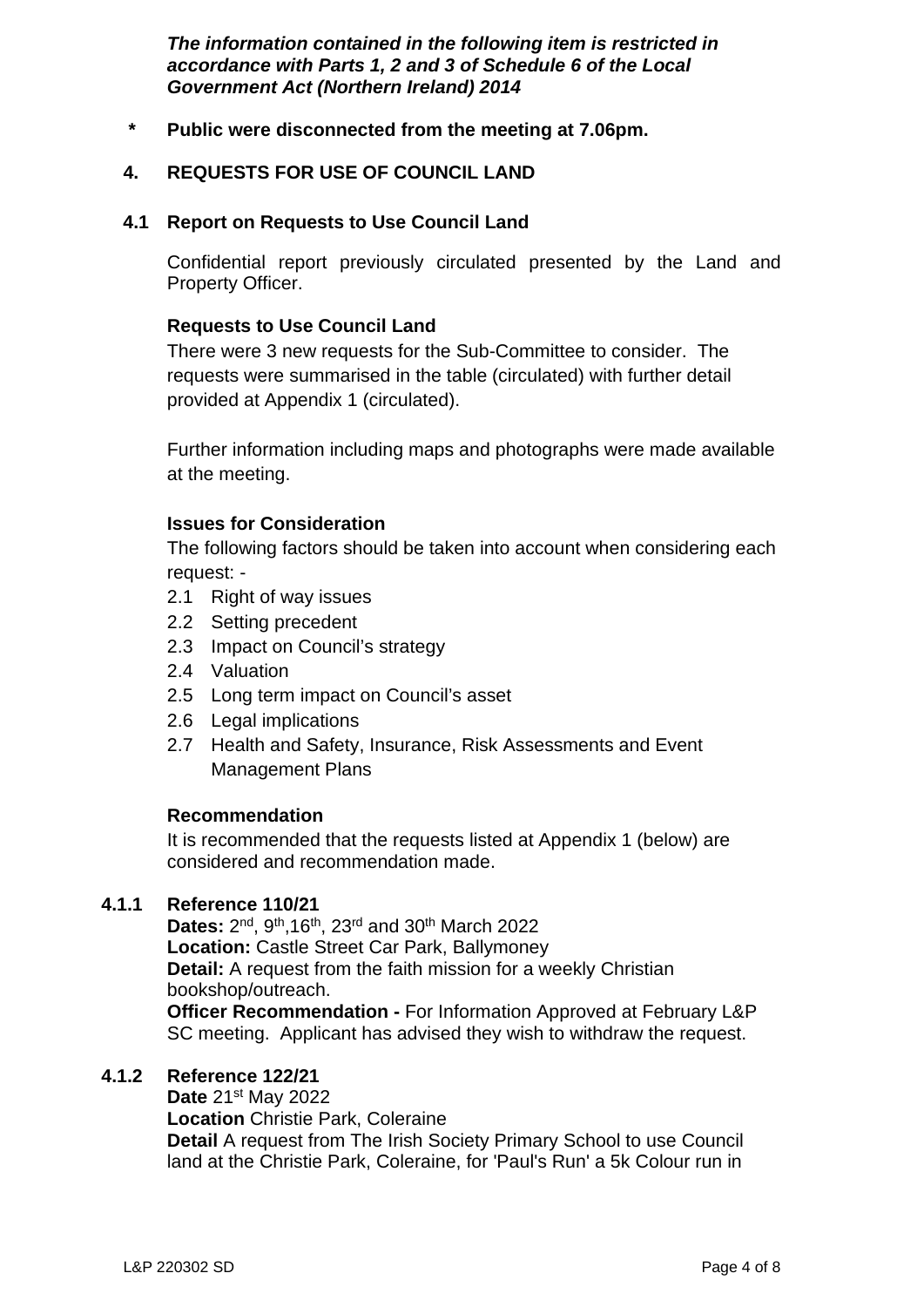memory of Paul Murray and in aid of the 'Paul's Legacy' charity on the 21st of May 2022.

**Officer Recommendation -** For Information Approved at February L&P SC meeting. Notification of change of date from the 2<sup>nd</sup> April 2022 to 21<sup>st</sup> May 2022.

**4.1.3 Reference 56/21**

**Date** 21st May 2022

**Location** Castlerock Beach

**Detail** A request to use Council land at Castlerock Beach for a civil ceremony on the 21st May 2022. Ceremony times 3 to 3.30 pm / 50 in attendance.

**Officer Recommendation:** For Decision

Proposed by Alderman Hillis Seconded by Alderman Baird and

**AGREED –** to recommend that Council approve Request reference 56/21, to use Council land at Castlerock Beach for a civil ceremony on 21st May 2022. Ceremony times 3 to 3.30 pm / 50 in attendance at Castlerock Beach.

### **4.2 Portrush/Portstewart – NW 200 Temporary Transfer of Council Lands**

Confidential report previously circulated presented by the Head of Tourism and Recreation.

#### **Purpose of Report**

The purpose of this report was to seek approval from Members for the temporary transfer of Council land to the Coleraine and District Motor Club Limited for the NW200 in May 2022

#### **Background**

To facilitate the successful delivery of the 'North West 200' event in May 2022, Causeway Coast and Glens Borough Council has supported the event through a financial funding package and further additional support.

One of the key elements of this further support has been the completion of a licence agreement between the Council and Coleraine and District Motor Club Limited to temporarily transfer Council Land to the Motor Club for the duration of the event.

#### **Event Evaluation**

In 2017 Council commissioned Sheffield Hallam University to undertake an event evaluation of the NW200. The report concluded that the event provided a direct economic impact of £9.8m to the local economy.

#### **Proposals**

Council is currently in receipt of an application from the Coleraine and District Motor Club (ref 126/21), to enter into a similar relationship for the 2022 event, with areas of Council owned lands being temporarily transferred to facilitate trading activities, motorbike and car parking, the erection of scaffolding and grandstands and other racing team and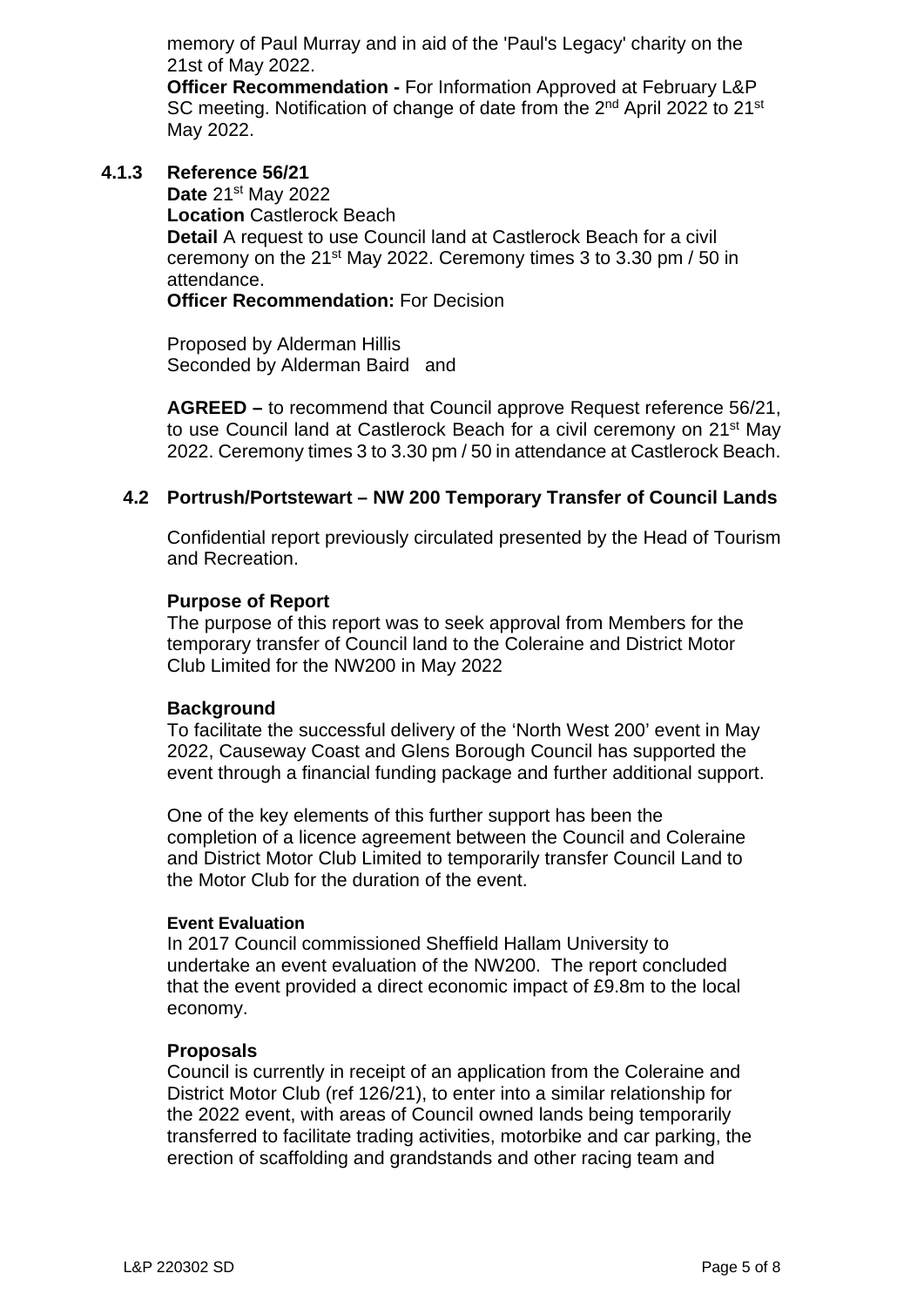temporary building infrastructure necessary for the successful delivery of the event.

The schedule attached, Annex A (circulated), provides a breakdown of the location of the lands, the duration of the transfer, the authorised purpose of the lands and the permitted trading dates and times for the authorised purpose. It is intended that this will form the substantive schedule to any agreement between Council and the Coleraine and District Motor Club. A PowerPoint presentation will be available at the Land and Property Sub Committee meeting detailing requested lands.

#### **Consultation**

On receipt of the request from Coleraine and District Motor Club Ltd to use Council lands, the Land and Property team consulted with relevant Officers in departments across Council. Responses and requests from Officers were detailed within the confidential report.

### **Next Steps**

Subject to Council approval Officers from Tourism and Recreation will liaise with the Land and Property team and revert to Coleraine and District Motor Club with a licence agreement detailing approvals. The licence agreement is subject to satisfactory evidence of relevant documentation, including Event Management Plan, Event Safety Plan with risk assessments and details of relevant public liability and third party insurances.

### **Recommendation**

**It is recommended** that Council agree the proposed temporary transfer of Council lands to the Coleraine and District Motor Club for the 2022 'NW 200' event, subject to the conditions detailed in this report.

In response to questions, the Head of Tourism and Recreation clarified Officers were scoping long term seasonal motorhome and touring caravan sites; that Council will have other sites in the Portrush and Portstewart area; the 28 day general permitted development for structures and changes of use will apply to the site and therefore to Council.

Councillor C McShane stated reservations, that not all events were treated in uniform and queried whether similar arrangements were in place.

The Head of Tourism and Recreation clarified arrangements for Super Cup NI, Truckfest and the Raft Race. The Council Solicitor also referred to the Ford Fair which he advised came under the Land and Property Policy.

The Council Solicitor provided legal advice regarding the granting of the licences for the temporary transfer of Council land in accordance with Local Government Circular 21/2020 – Disposal of Land at Less Than Best Price.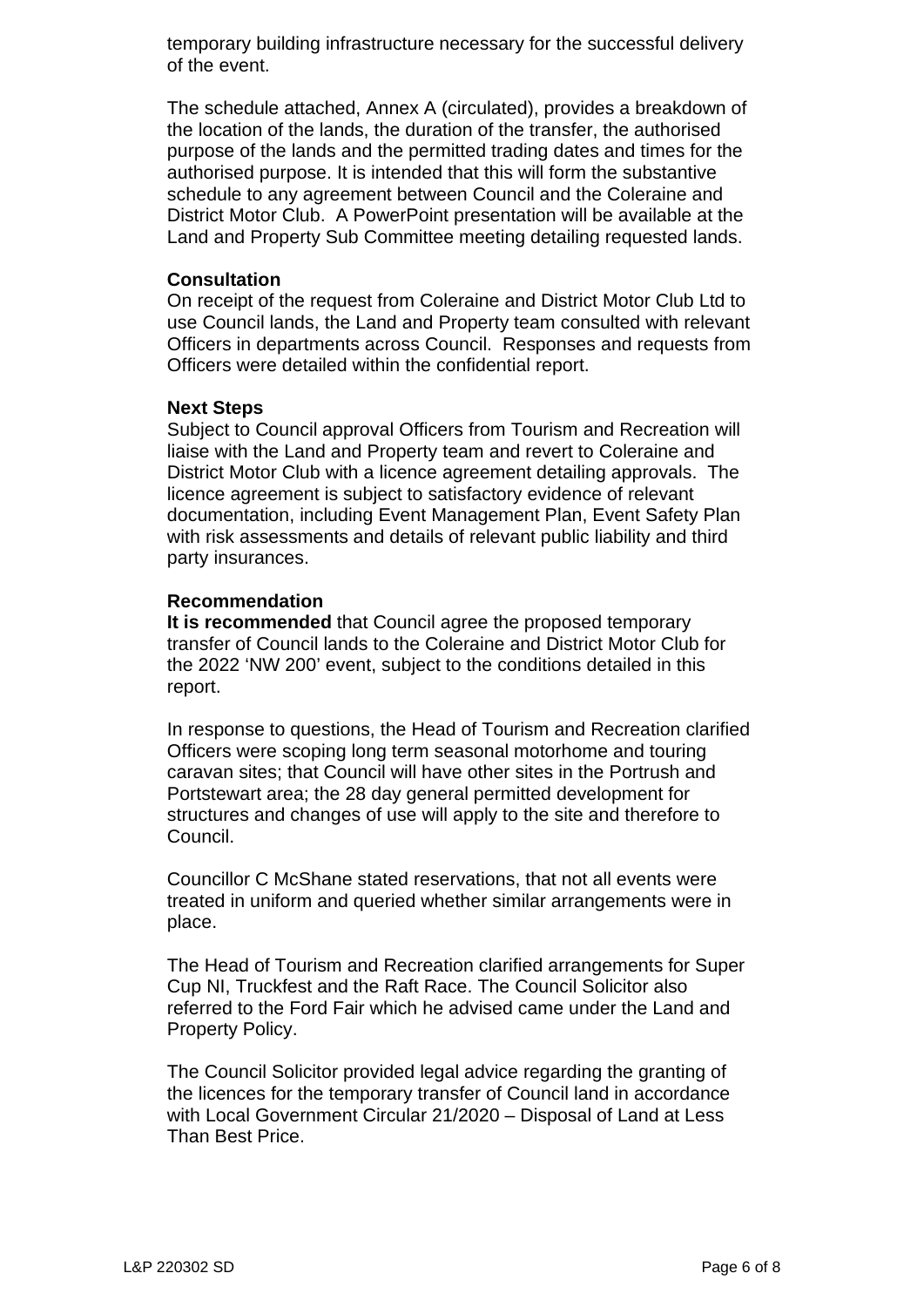Proposed by Alderman Hillis Seconded by Alderman Fielding and

**AGREED** – to recommend that Council agree the proposed temporary transfer of Council lands to the Coleraine and District Motor Club for the 2022 'NW 200' event, subject to the conditions detailed in this report; That Council does not ask the 2 existing traders to quit Westbay carpark during transfer periods.

### **5 REQUESTS TO PURCHASE/DISPOSE OF COUNCIL LAND/PROPERTY**

### **5.1 Coleraine – Laurel Hill D1 – Progression of Disposal Update**

Confidential report, previously circulated, presented by the Asset Realisation Officer.

The purpose of this report was for Asset Realisation Department to request consideration, and if acceptable, permission from Members of the Land & Property Sub-Committee to progress the sale of land at Laurel Hill, Strand Road, Coleraine through the legal conveyancing process to Radius Housing Association.

Further detail was provided within the confidential report.

#### **Recommendation**

As a resultant conclusion of the D1 Disposal process, it is recommended that Elected Members approve the unconditional offer as advised by Messrs. Radius Housing Association, and that the legal conveyancing and financial transaction processes commence and conclude accordingly.

Councillor McLean welcomed the recommendation, he stated awareness of complaints surrounding the process and requested an update.

The Asset Realisation Officer advised the major Planning Application would require a Proposal of Application Notice (PAN) and twelve-week community consultation period, at which point community feedback and engagement could be noted.

Council Solicitor provided advice on the conveyancing and disposal process.

Proposed by Councillor McLean Seconded by Alderman Baird and

**AGREED** – that as a result of conclusion of the D1 Disposal process, it is recommended that Council approve the unconditional offer as advised by Messrs. Radius Housing Association within the report (previously circulated), and that the legal conveyancing and financial transaction processes commence and conclude accordingly*.*